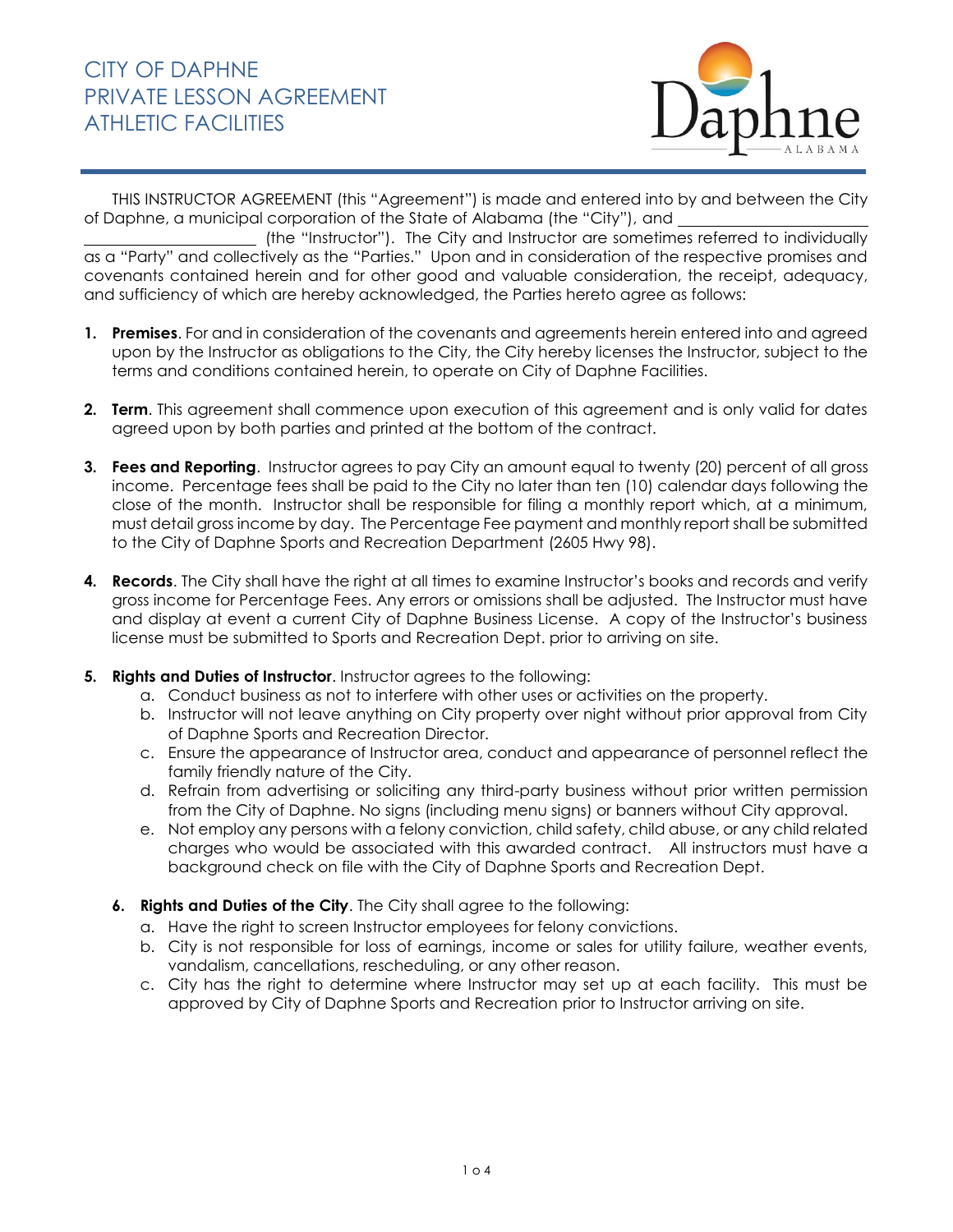- **7. Cancellation**: This agreement is only valid for the dates agreed upon and listed below.
	- a. Failure of the Instructor to comply with any of the provisions of the contract shall be considered a material breach of contract and shall be cause for immediate termination of the contract at the discretion of the City of Daphne. In the event the Instructor breaches any term of the Agreement, or violates any local, City, County, State or Federal laws applicable to its operations hereunder, the City may terminate this Agreement immediately.
	- b. Notwithstanding the foregoing, the City may, at its sole discretion, order the Instructor to cease operations immediately at any time without terminating the contract should the Director/Cityappointed personnel determine operations are detrimental to public safety, health, or welfare, but curable within a reasonable time by the Instructor.
- **8. Indemnification**. The Instructor shall indemnify and hold harmless City of Daphne and their agents and employees from and against all claims, damages, losses and expenses including attorneys' fees arising out of or resulting from the performance of the services, provided that any such claims, damage, loss or expense is attributable to bodily injury, sickness, disease or death, or to injury to or destruction of tangible property, including the loss of use resulting there from; and is caused in whole or in part by any negligent or willful act or omission of the Instructor and anyone directly or indirectly employed by him/her or anyone for whose acts any of them may be liable. In any and all claims against City of Daphne or any of their agents or employees, by any employee of the Instructor, directly or indirectly employed by him/her, or anyone for whose acts any of them may be liable, the indemnification obligation shall not be limited in any way by any limitation on the amount or type of damages, compensation or benefits payable by or for the instructor or under the Workers' Compensation Acts, Disability Benefits Acts or other employee benefits acts.
- **12. Laws and Regulations**. The Instructor attention is directed to the fact that all applicable Federal and State laws, municipal ordinances, and the rules and regulations of all authorities having jurisdiction over the services shall apply to the contract throughout, and they will be deemed to be included in the contract as though written out in full herein. The Instructor shall keep himself/herself fully informed of all laws, ordinances and regulations of the Federal, State, and municipal governments or authorities in any manner affecting those engaged or employed in providing these services or in any way affecting the conduct of the services and of all orders and decrees of bodies or tribunals having any jurisdiction or authority over same. If any discrepancy or inconsistency should be discovered in these Contract Documents or in the specifications herein referred to, in relation to any such law, ordinance, regulation, order or decree, s/he shall herewith report the same in writing to City of Daphne.
- **13. Assignments**. The Instructor shall not assign the whole or any part of this Contract or any monies due or to become due hereunder without written consent of City of Daphne. In case the Instructor assigns all or any part of any monies due or to become due under this Contract, the instrument of assignment shall contain a clause substantially to the effect that is agreed that the right of the assignee in and to any monies due or to become due to the Instructor shall be subject to prior liens of all persons, firms, and corporations for services rendered or materials supplied for the performance of the services called for in this contract.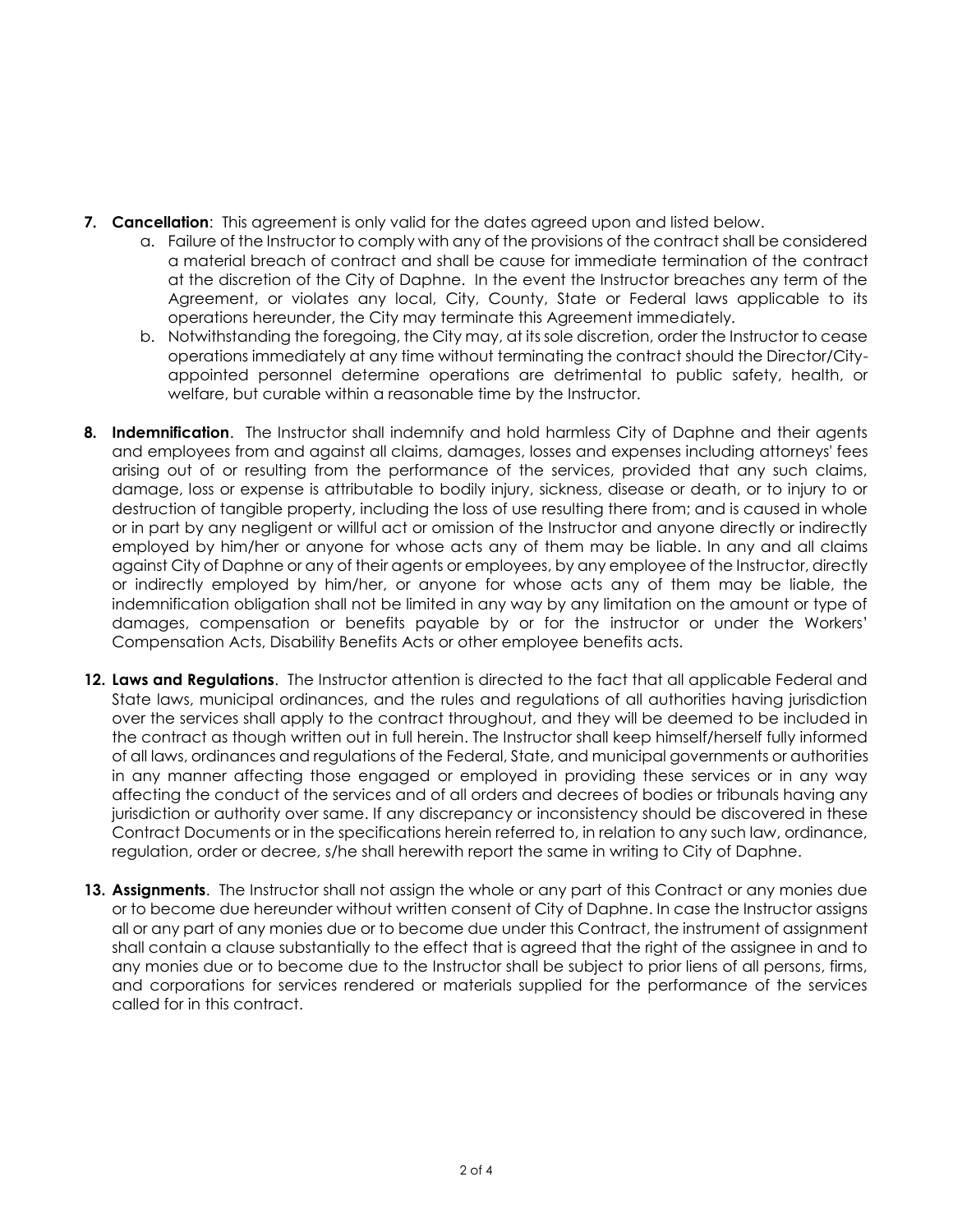## **14. Miscellaneous**.

- a. All actions, whether sounding in agreement or in tort, relating to the validity, construction, interpretation, and enforcement of this agreement shall be instituted and litigated in the courts of the State of Alabama.
- b. Upon agreement by both parties, this agreement may be amended if the City determines that such amendment will benefit the operation of concessions. Such amendment may only be upon mutual written agreement signed by all parties
- c. Recreational leagues and rentals will take priority. Efforts will be made to avoid any conflicts, but in the event of a conflict with a recreational league or facility rental, the private lesson must be moved or end its session. All private lessons must be scheduled in advance.

| Date(s) of Event            | Times Instructor will be on site  |
|-----------------------------|-----------------------------------|
|                             |                                   |
|                             |                                   |
| Facility                    | <b>Exact Location at Facility</b> |
|                             |                                   |
| Name                        | Instructor Cell Number            |
|                             |                                   |
|                             |                                   |
|                             |                                   |
|                             | Mailing Address, City, State, Zip |
|                             |                                   |
|                             |                                   |
|                             |                                   |
| <b>Instructor Signature</b> | City of Daphne                    |
|                             | Sports & Recreation Director      |
|                             |                                   |
|                             |                                   |
| Date Signed                 | Date Signed                       |